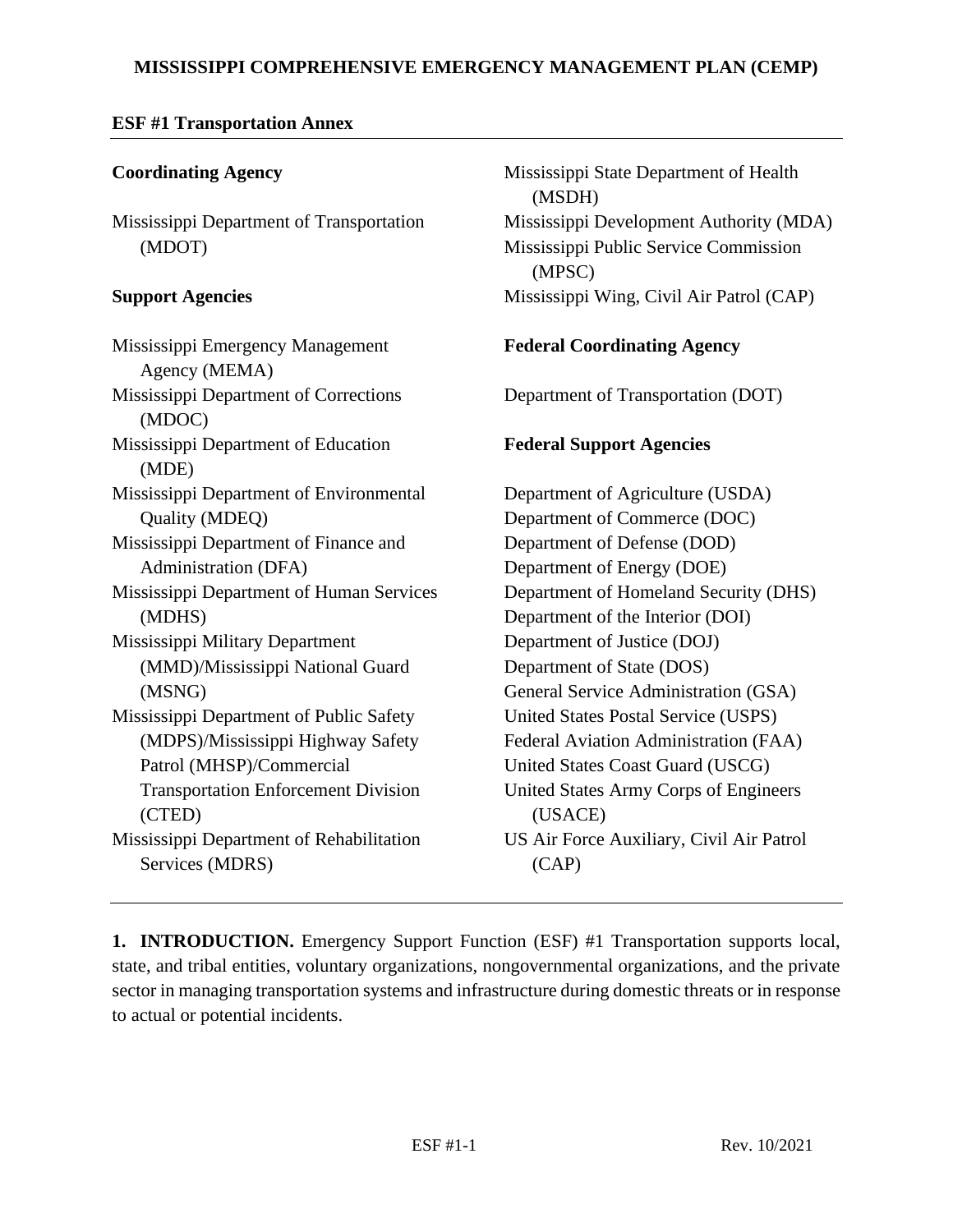**a. Purpose.** The purpose of this ESF Annex is to provide and maintain a transportation infrastructure for the support of response and recovery missions following an emergency or a major disaster.

The success of this effort requires the coordination, pooling, and networking of both available and obtainable transportation resources provided by state agencies, local government entities, voluntary organizations, or other providers.

The term "obtainable" means other necessary resources that must be acquired through contract, lease, purchase, mutual aid agreements, or otherwise from outside the inventory or control of participating agencies. These resources may be in such forms as facilities, personnel, equipment, materials, supplies, consulting services, easements, rights-of-way, technical assistance, or others.

**b. Scope.** This section of the plan is used as a guide to respond to incidents where a threatened or actual incident exceeds local response capabilities. It is also to be used when Mississippi's capabilities are exceeded and federal government response is requested. The core functions of ESF #1 include, but are not limited to:

**(1)** Monitor and report the status of and damage to the transportation system and infrastructure resulting from the incident.

**(2)** Identify temporary alternative transportation solutions implemented when systems or infrastructure are damaged, unavailable, or overwhelmed.

**(3)** Coordinating and supporting prevention, preparedness, response, recovery, and mitigation activities among transportation stakeholders within the authorities and resource limitations of ESF #1 agencies.

If local government transportation capabilities or resources become overwhelmed and unable to meet emergency or major disaster needs, ESF #1 will be activated to support those affected. This support will be provided in accordance with the Mississippi Emergency Management Agency (MEMA) Response Framework, State Comprehensive Emergency Management Plan (CEMP), State Comprehensive Emergency Transportation Response Plan (CETRP), and the National Response Framework (NRF).

If federal ESF #1 is activated to assist local, state, or tribal governments, the primary agency for overall coordination of federal resources is the Federal Emergency Management Agency (FEMA) in cooperation with the Department of Transportation (DOT).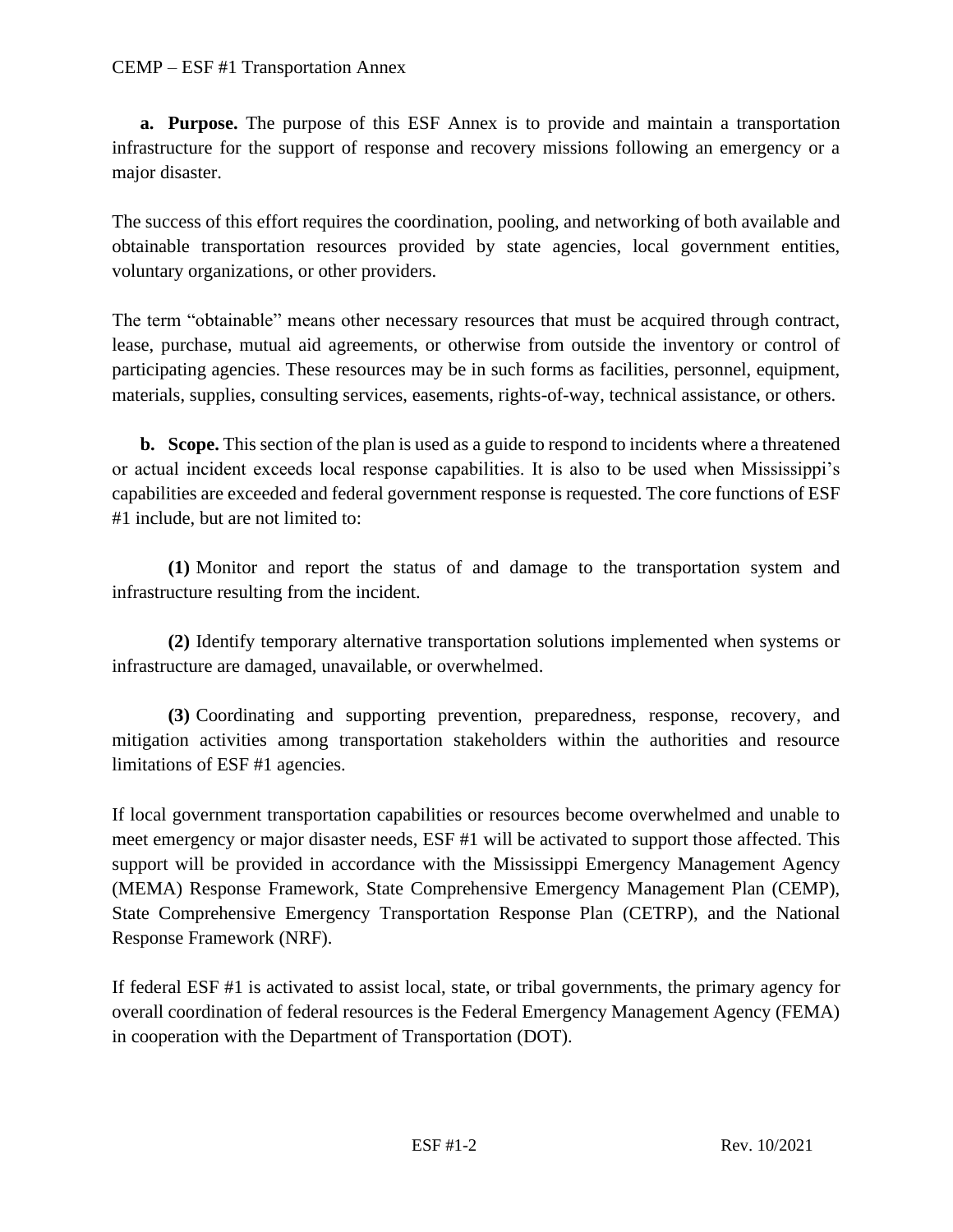**2. RELATIONSHIP TO THE WHOLE COMMUNITY.** This section describes how ESF #1 relates to other elements of the whole community.

**a. Local, State, and Tribal Governments**. Primary responsibility for managing incidents involving transportation usually rests with local, state, and tribal authorities and the private sector, which own and operate most transportation resources. As such, a federal response must acknowledge local, state, tribal transportation policies, authorities, and plans that manage transportation systems and prioritize the movement of relief personnel and supplies during emergencies.

**b. Private Sector/Nongovernmental Organizations.** The private sector owns or operates a large proportion of transportation resources and is a partner or lead for rapidly restoring transportation-related services. Private-sector mutual aid and assistance networks facilitate the sharing of resources to support response.

**3. CORE CAPABILITIES AND ACTIONS.** This section outlines the ESF roles aligned to core capabilities. The following table lists the Response core capability that ESF #1 most directly supports, along with the related ESF #1 action. Though not listed in the table, all ESFs, including ESF #1, support the Core Capabilities of Planning, Operational Coordination, and Public Information and Warning:

| <b>Core Capability</b>         | ESF $#1$ – Transportation                                                                                                                                                                                                                                                                                   |
|--------------------------------|-------------------------------------------------------------------------------------------------------------------------------------------------------------------------------------------------------------------------------------------------------------------------------------------------------------|
| <b>Critical Transportation</b> | Monitor and report the status of and damage to the<br>$\bullet$<br>transportation system and infrastructure.                                                                                                                                                                                                |
|                                | Identify temporary alternative transportation solutions to be<br>implemented when primary systems or routes are unavailable or<br>overwhelmed.                                                                                                                                                              |
|                                | Coordinate regulatory waivers and exemptions.                                                                                                                                                                                                                                                               |
|                                | Provide longer-term coordination of the restoration and<br>recovery.                                                                                                                                                                                                                                        |
|                                | Partner with ESF #14 (Cross-Sector Business<br>and<br>support engagement efforts<br>Infrastructure)<br>with<br>to<br>transportation sector businesses and infrastructure owners and<br>operators.                                                                                                           |
|                                | Coordinates with ESF #14, the Transportation Sector SSAs, and<br>owner-operators to determine FEMA eligible requests for<br>assistance and ensure that the needs of first responders and the<br>critical lifeline sectors are considered when developing<br>emergency or alternative transportation routes. |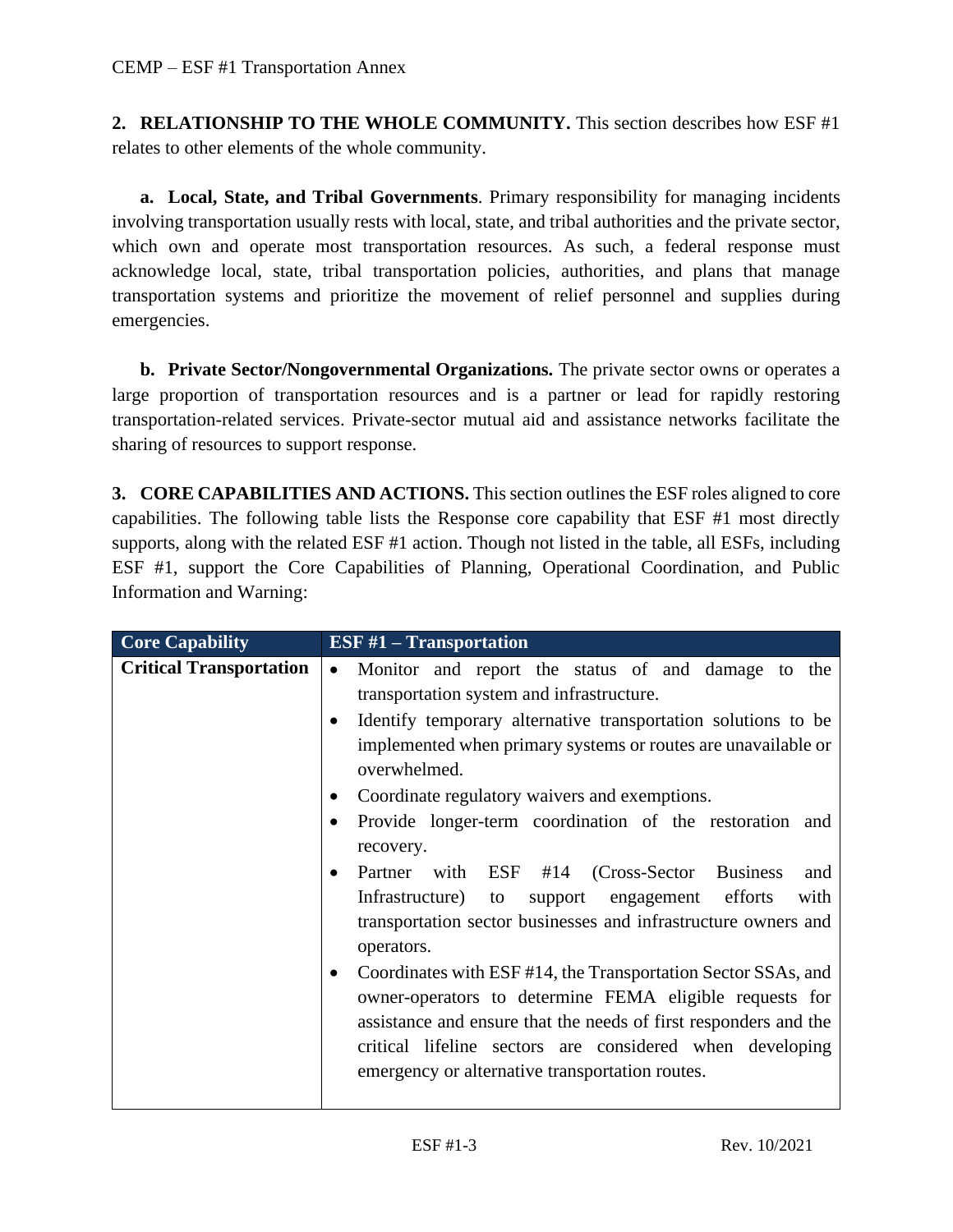## **4. POLICIES.**

**a.** Through the State Emergency Operations Center (SEOC), MEMA will maintain overall direction, control, and coordination of the response and recovery efforts through coordination with all participating agencies to include federal agencies tasked by the Federal Emergency Management Agency (FEMA).

**b.** The Mississippi Department of Transportation (MDOT) will maintain overall direction, control, and coordination of the response and recovery efforts for ESF #1. MDOT will appoint an Emergency Coordinating Officer (ECO) to work with MEMA, the SEOC, and other state and federal agencies in an emergency transportation capacity.

**c.** ESF #3 Coordinator will coordinate with all appropriate agencies/departments and organizations to ensure operational readiness in time of emergency.

**d.** All available local, private, semi-private, state, and tribal resources will be deployed through the Statewide Emergency Assitance Compact (SMAC) to the maximum extent possible before requesting Emergency Management Assistance Compact (EMAC) or federal assets.

**e.** If state emergency transportation resources either have been exhausted or are expected to be exhausted before meeting the demand, the ECO for ESF #1 will recommend that assistance be requested from other states through EMAC or from FEMA.

**f.** The MDOT ECO will coordinate from the SEOC or virtually, incident-dependent. However, a catastrophic event may require establishing an additional forward coordination element, either at one of the six (6) MDOT District Offices or another facility near the impacted area.

**g.** State transportation planning considers county and municipal transportation policies and plans used to control the movement of relief personnel, equipment, and supplies, as well as locally established priorities for determining precedence of movement.

**h.** MDOT Headquarters facilitates coordination between MDOT Districts in the event of ESF #1 operations.

**i.** Movements of state personnel, equipment, and supplies are managed through prioritizing shipments. Each ESF is responsible for compiling, submitting, and updating information for inclusion in the ESF #1 prioritized shipments.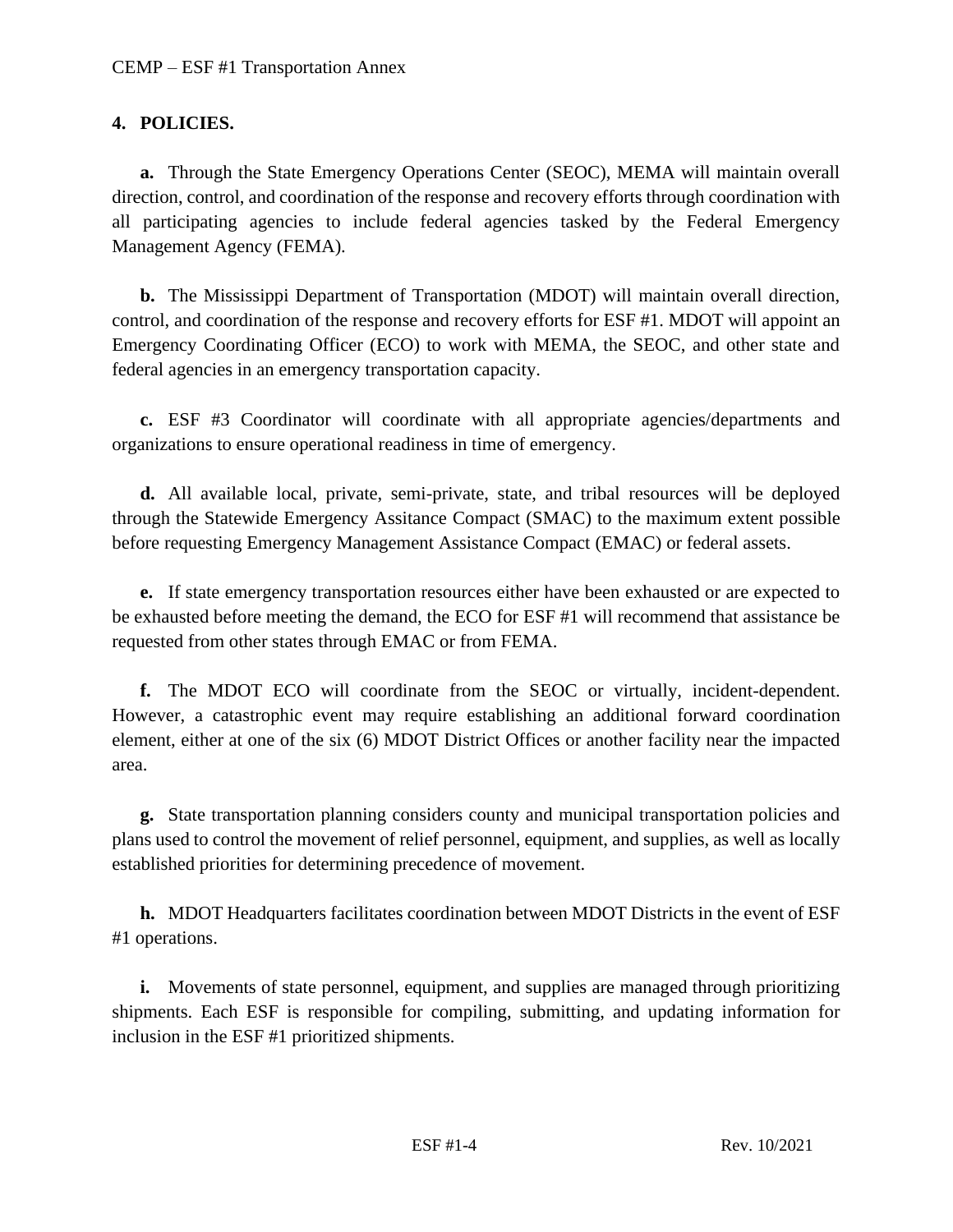#### CEMP – ESF #1 Transportation Annex

**j.** To ensure the orderly flow of resources, state agencies should coordinate all transportation movements with ESF #1.

**k.** Military transportation will be coordinated in accordance with active Memorandums of Understanding (MOU) between MDOT and the Mississippi Military Department (MMD).

## **5. CONCEPT OF OPERATIONS.**

### **a. Assumptions.**

**(1)** Existing state telecommunications infrastructure will provide the primary means for state government communications.

**(2)** Primary agencies (including MEMA) and support agencies will perform tasks under their authority, as applicable, in addition to missions received under the authority of MEMA.

**(3)** Roads, bridges, railways, waterways, aviation facilities, or pipelines immediately surrounding the affected area may be damaged or heavily congested, impairing emergency transportation to, from, and within the area. Transportation networks may have to be inspected, either cleared for use, reinforced, quarantined, or demolished to ensure safety.

**(4)** Access to the disaster areas will be dependent upon the reestablishment of ground and water routes. Debris clearance and emergency road repairs will be given top priority in many locations to support immediate life-saving emergency response activities.

**(5)** Vital public works and engineering trucks and equipment in the immediate disaster area may be damaged or temporarily inaccessible for response and recovery applications.

**(6)** State or federal assistance may be required to identify and deploy resources from outside the affected area to ensure a timely, efficient, and effective response and recovery.

**(7)** The inspection, repair, or demolition of buildings and local maintained infrastructure damaged by a disaster is the responsibility of local officials, as is the enforcement of local building, zoning, and subdivision regulations. ESF #1's function is resource assistance. ESF #1 may task inspectors to jurisdictions through Mutual Aid resources for assessments; the local jurisdiction will make final determinations and take appropriate action.

**(8)** Early damage assessments will be general, incomplete, and may be inaccurate. Rapid assessments of the disaster area are required to determine critical response times and potential workloads.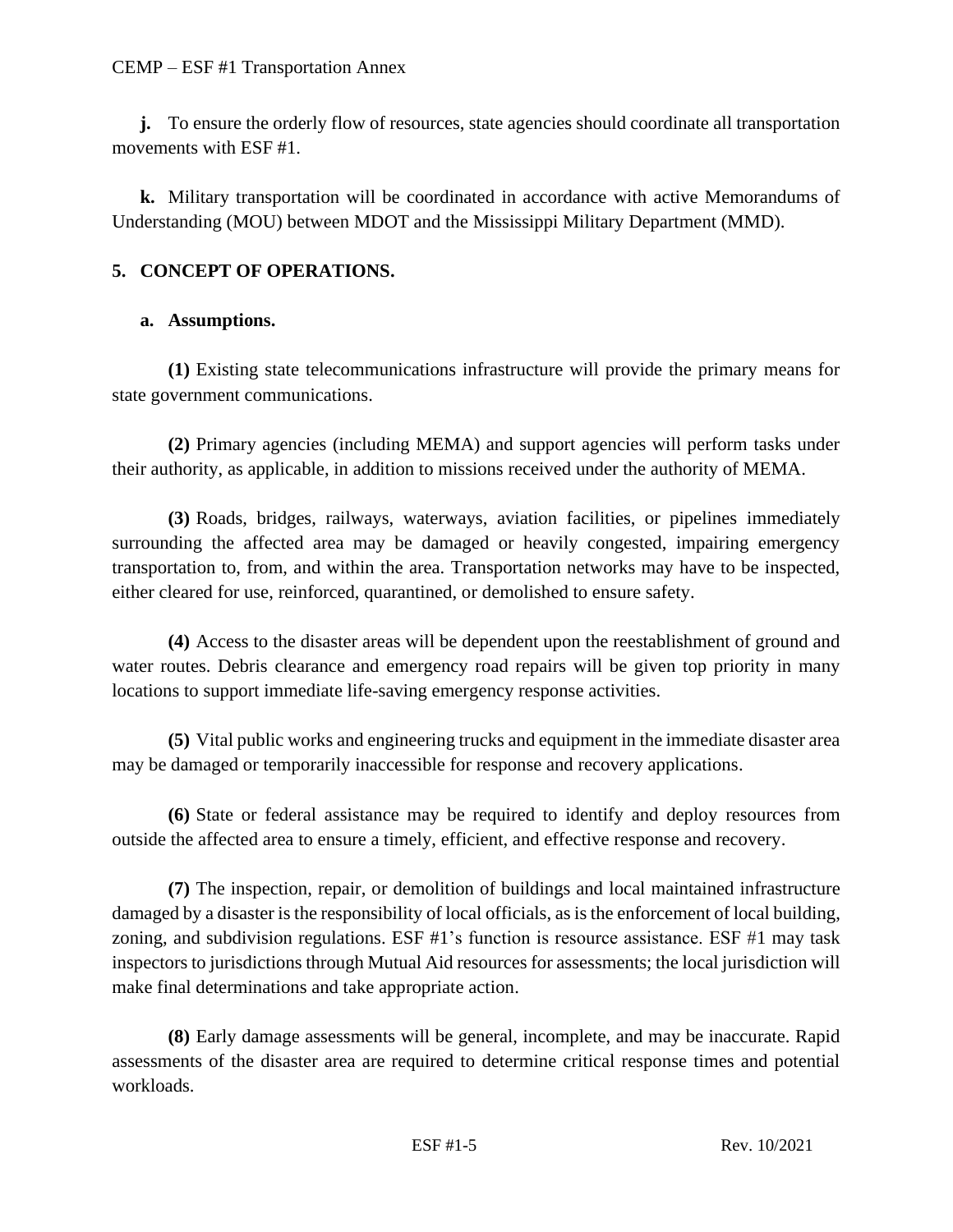**(9)** Methodology for prioritizing tasks will generally be ranked by public health/safety and population affected.

**(10)** Emergency environmental waivers and legal clearances may be needed to minimize threats to public health to dispose of emergency debris and materials from demolition activities. Local authorities are responsible for obtaining required waivers and clearances.

**(11)** Significant numbers of personnel having engineering and construction skills and construction equipment and materials may be required from outside the disaster area.

**(12)** Signs, signals, and other types of markers, which facilitate traffic movement and control, may be damaged or destroyed.

**(13)** Communications for transport facilities and services may be disrupted.

**(14)** Regional and national resource networks may fail to operate.

**(15)** Shortfalls can be expected in both the infrastructure and the logistical areas of transportation in terms of support personnel, equipment, materials, and supplies.

**(16)** Most vehicles would be driven on major highways or alternate roadways during disaster situations. Therefore, restoration of rail, air, waterway, and ground transportation would not be as high a priority as these main traffic routes.

**(17)** Upon request or order of the Governor, agencies in charge of public transportation resources may comply with ESF #1's emergency acquisition of vehicles for evacuation purposes and the emergency movement of resources. Strike teams for EMAC may be employed in the event of a multi-state disaster.

# **b. General.**

**(1)** MEMA will keep all responsible agencies informed of impending conditions (transportation developments, weather, hazardous materials, or other events) that would cause them to assume a readiness posture for activating the SEOC for possible deployment to a forward area of operation or other activity.

**(2)** When ESF #1 is activated, ESF #5 and other appropriate support ESFs will be activated to support the event. ESF #1 will continually assess and develop action plans for ESF #5 (Emergency Management) to ensure all supporting agencies function appropriately and in a coordinated manner.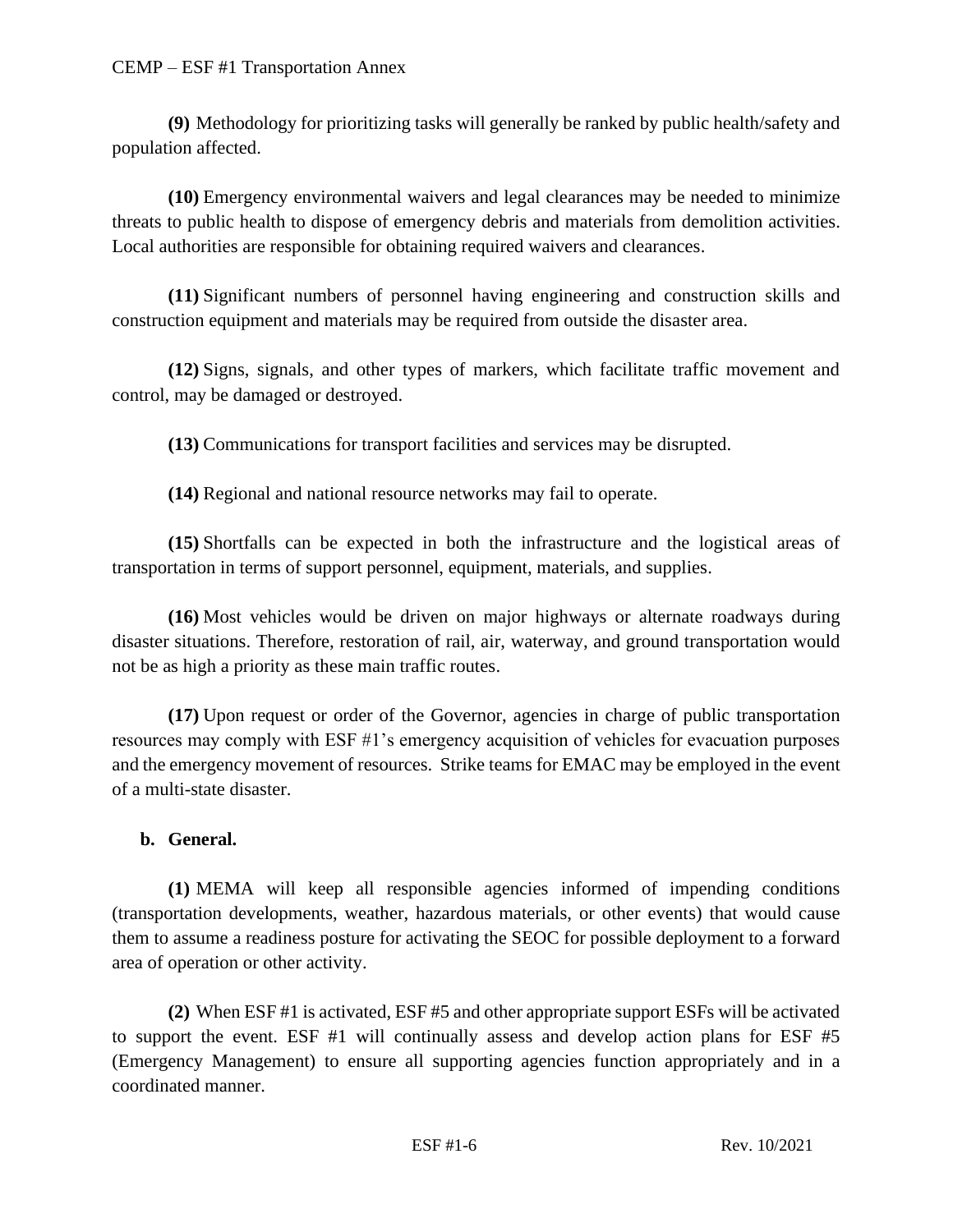#### CEMP – ESF #1 Transportation Annex

**(3)** MDOT will maintain liaison and coordinate/manage reporting of local, state, tribal, and federal stakeholders related to air, maritime, surface, rail, and pipeline transportation.

**(4)** Through their county Emergency Operations Centers (EOCs), local officials should be encouraged to be self-sufficient during the first 2–3 days of a disaster.

**(5)** Local officials and managers should channel their requests for assistance where possible through county EOCs.

**(6)** MDOT will manage and maintain designated state and federal highway systems. This includes determining and designating available and prohibitive traffic routes based on current conditions.

**(7)** MDOT will coordinate with adjacent states and federal entities to facilitate interstate movements over air, maritime, surface, rail, and pipeline transportation networks.

**(8)** Local officials must conduct an initial damage assessment to determine the severity and magnitude of property damage in quantity, community impact, and dollar amount. These results will be reported to the SEOC, where appropriate response actions will be initiated. Where possible, such communication should be routed through the jurisdiction's county EOC.

**(9)** MEMA will provide public information to evacuees through the SEOC ESF #15 (External Affairs), Joint Information Center (JIC), Mississippi Public Broadcasting (MPB), and commercial broadcast media.

**(10)** Working in coordination with the SEOC and SWP, the JIC will release special weather statements and warnings provided by the National Weather Service (NWS) to emergency workers and the general population. These releases will be made through the normal ESF #15 release networks, SWP AtHoc mass notifications, and additionally provided to emergency work sites, staging areas, and other incident support sites as needed.

**(11)** Mississippi Department of Public Safety (MDPS) units, the Mississippi Highway Safety Patrol (MHSP), and the Commercial Transportation Enforcement Division (CTED) will assist MDOT in managing any evacuation. MHSP and CTED will patrol all regulated routes and supervise the removal of disabled vehicles and the evacuation of stranded motorists. Additional law enforcement personnel from other state agencies may be required to enforce travel restrictions and man Traffic Control Points (TCPs).

**(12)** If a joint Preliminary Damage Assessment (PDA) is needed to verify the extent of the transportation network damage, MEMA representatives will join with state and local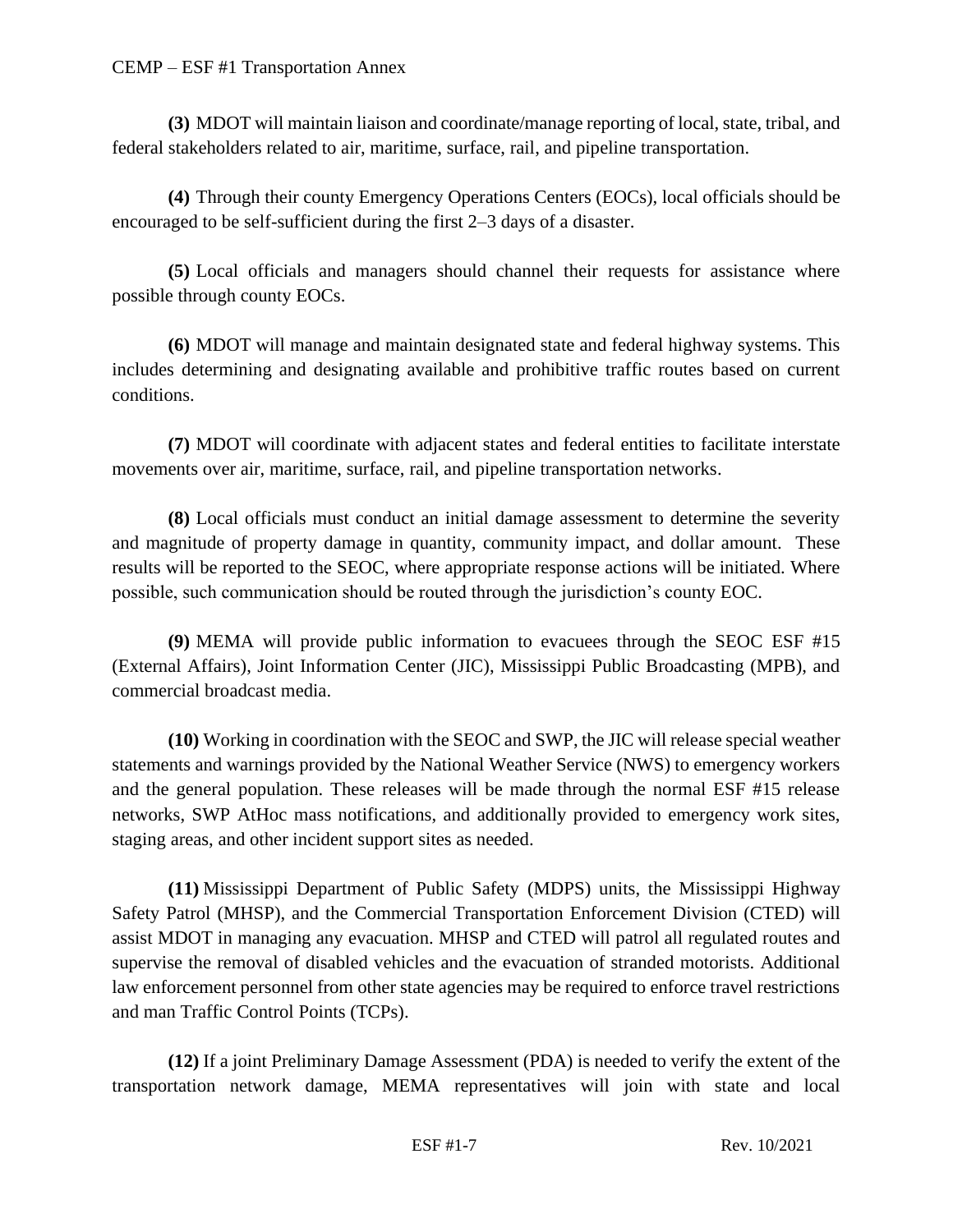representatives to conduct these surveys to provide data required by the Governor to request a Presidential Disaster Declaration.

# **6. ORGANIZATION.**

**a. State Emergency Operations Center.** In an incident or a major declared state emergency, the MDOT ECO or the MDOT Emergency Coordination staff will support the SEOC virtually or take up positions at the SEOC, situationally dependent. A current list of agency emergency notifications is maintained at this facility. ESF #1 is part of the SEOC Operations Section, Infrastructure Branch.

**b. SEOC Emergency Point of Contact.** The MEMA State Warning Point (SWP) within the SEOC operates 24/7/365. The SWP is manned by Emergency Telecommunicators and an Operations Section Watch Officer. Emergency contact info is as follows:

## **(1) SWP Emergency Telecommunicator(s):**

- **(a) Phone:** (601) 933-6876, 6877, 6878 or (800) 222-6362
- **(b) E-mail:** [commo1@mema.ms.gov,](mailto:commo1@mema.ms.gov) [commo2@mema.ms.gov,](mailto:commo2@mema.ms.gov) or [commo3@mema.ms.gov](mailto:commo3@mema.ms.gov)

**(2) Operations Section Watch Officer:**

- **(a) Phone:** (601) 933-6671 or (800) 222-6362
- **(b) E-mail:** [watchdesk@mema.ms.gov](mailto:watchdesk@mema.ms.gov)
- **c. SEOC Sections.** The SEOC maintains the standard four ICS sections:

**(1) Operations Section.** The Operations Section establishes strategy (approach methodology, etc.) and specific tactics/actions to accomplish the goals and objectives set by Command. Operations coordinates and executes strategy and tactics to achieve response objectives.

**(2) Planning Section.** The Planning Section coordinates support activities for incident planning and contingency, long-range, and demobilization planning. Planning supports Command and Operations in processing incident information and coordinates information activities across the response system.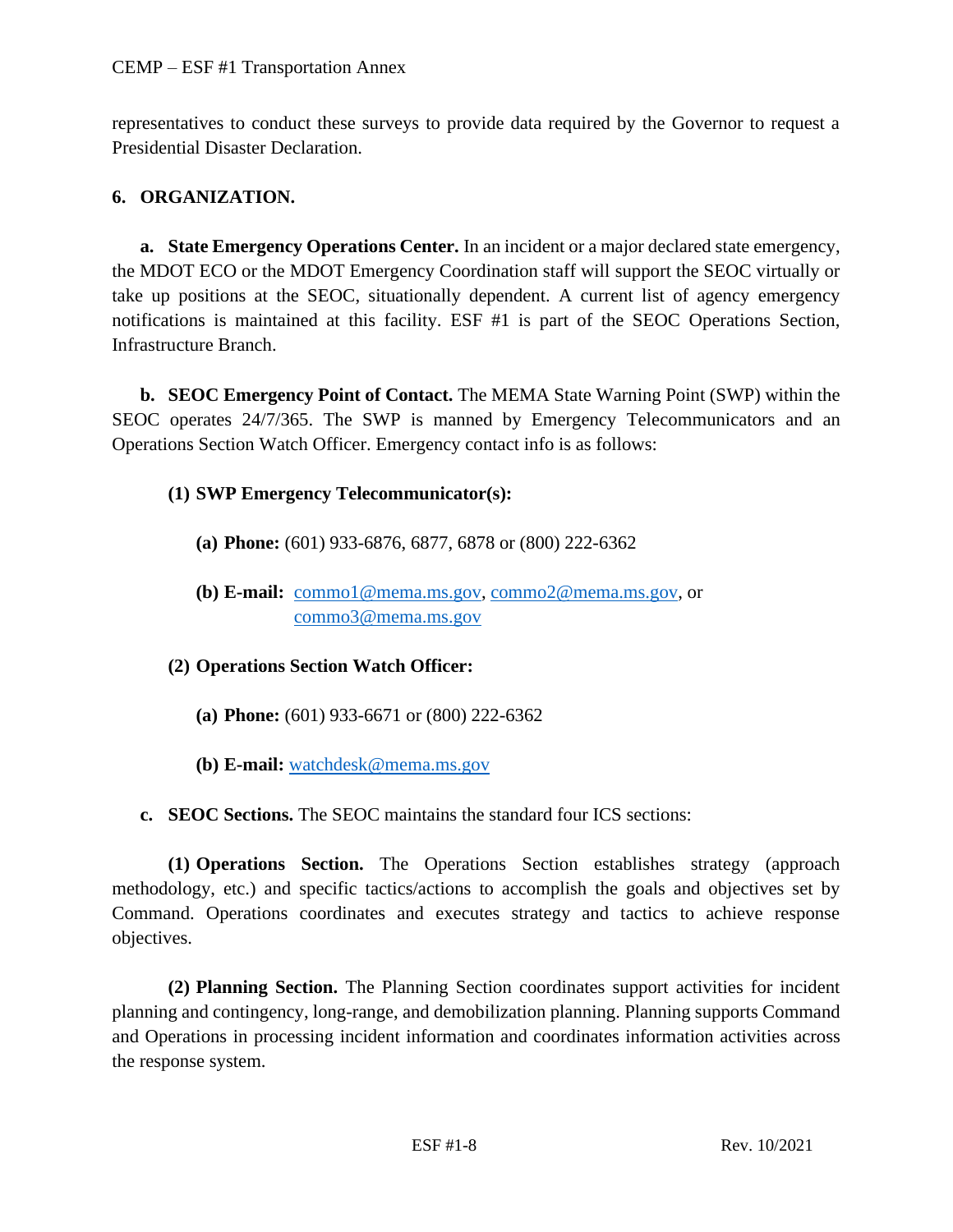**(3) Logistics Section.** The Logistics Section **s**upports Command and Operations in their use of personnel, supplies, and equipment. Performs technical activities required to maintain the function of operational facilities and processes.

**(4) Finance and Administration Section.** The Finance and Administration Section **s**upports Command and Operations with administrative issues and tracks and processes incident expenses. This includes such issues as licensure requirements, regulatory compliance, and financial accounting.

See the SEOC Operations Section Chief (OSC), Watch Officer, or a SEOC Branch Director for a roster of incident-assigned Section Chiefs.

**d. SEOC Infrastructure Branch.** The SEOC maintains three branches within the Operations Section, Infrastructure, Emergency Services, and Human Services, each led by a Branch Director. The Infrastructure Branch Director position is a full-time MEMA Emergency Management Specialist. The Branch Director coordinates the activities of ESF #1, ESF #2 (Communications), ESF #3 (Public Works & Engineering), and ESF #12 (Energy) and is the first line of support for assigned ECOs. The Infrastructure Branch Director monitors and oversees branch administrative and incident activities, WebEOC actions, SITRoom updates, branch adherence to timelines and requirements, supports ECOs with incident coordinations, and conducts SEOC staff briefings, as needed.

Infrastructure Branch Director desk contact information: Phone (601) 933-6737, e-mail: [infrastructure@mema.ms.gov.](mailto:infrastructure@mema.ms.gov)

**e. SEOC Situation Rooms.** MEMA developed the Homeland Security Information Network (HSIN) Situation Rooms (SITRooms) to provide stakeholders with a virtual EOC platform to utilize during normal operations or an incident. The SITRooms provide excellent situational awareness for both SEOC and non-SEOC participants. The SITRooms have individual pods with attendee lists, chat capability, current incident priorities and objectives, current operational schedule and meeting times (battle rhythm), downloadable documents and maps, useful links, and video capability.

The event SITRooms utilized by the SEOC for a given event will use one of the following URLs:

<https://share.dhs.gov/msema> (Daily SITRoom: Level IV Normal Operations)

<https://share.dhs.gov/mema-incident> (General Incident SITRoom)

<https://share.dhs.gov/mema-incident1> (Severe Weather/Flooding SITRoom)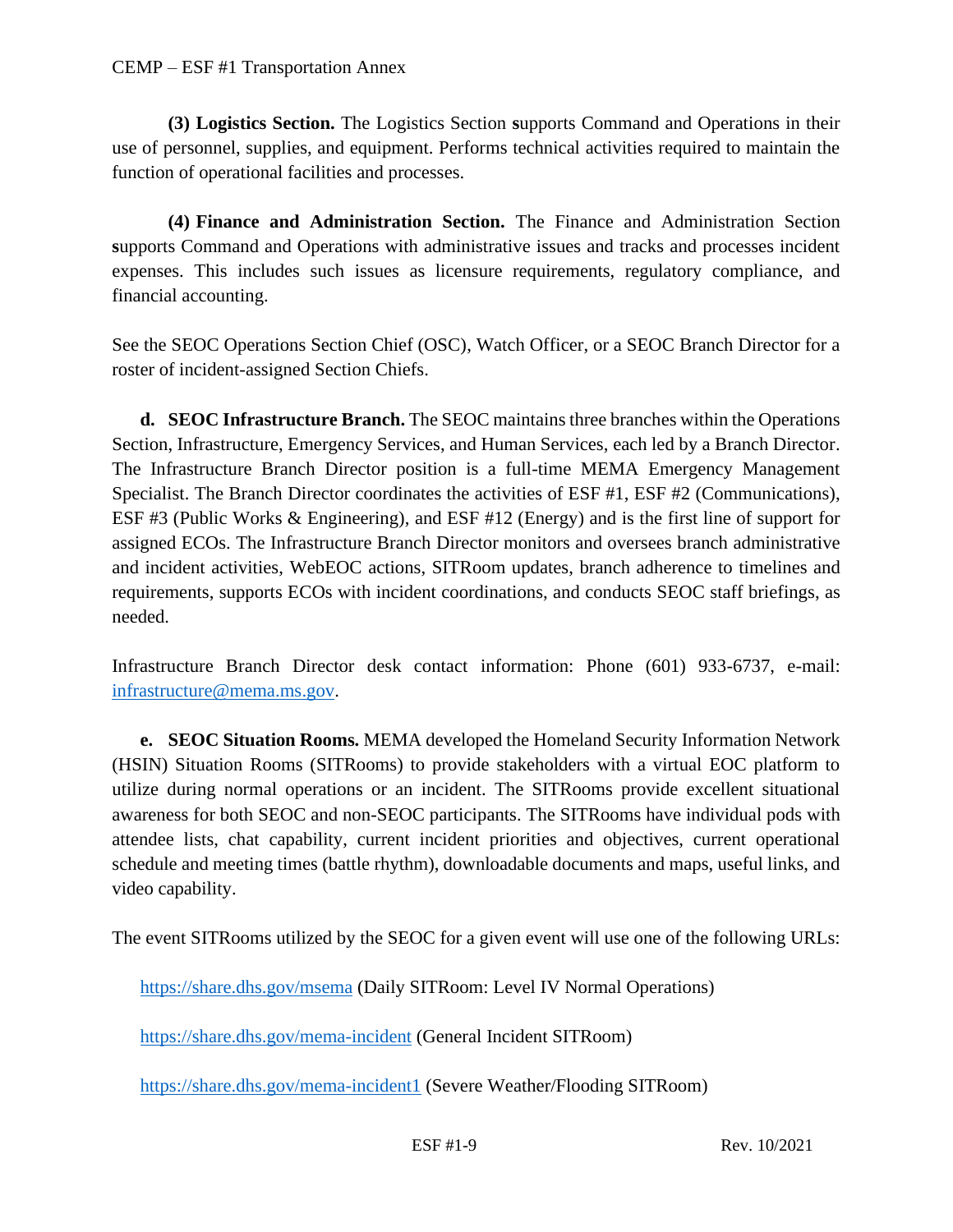<https://share.dhs.gov/mema-incident2> (Hurricane/Tropical Storm SITRoom)

<https://share.dhs.gov/mema-incident3> (Other Emergency/Earthquake SITRoom)

<https://share.dhs.gov/mema-uas> (Unmanned Aerial Systems (UAS) SITRoom)

<https://share.dhs.gov/mrp> (Radiological SITRoom)

<https://share.dhs.gov/jicroom> (JIC SITRoom)

<https://share.dhs.gov/ms-emac> (EMAC SITRoom)

<https://share.dhs.gov/msbeoc/> (MSBEOC SITRoom)

Many of the above-listed SITRoom may not be active during "blue-sky" or non-event periods. The active SITRooms will be published via mass notification before or during an event/incident.

**f. Administrative and Logistical Support.** All participating ESF #1 agencies are expected to:

**(1)** Coordinate their support with the ESF #1 coordinator.

**(2)** Locate, identify, and set up their operational work areas and maintain logistical support for them.

**(3)** Maintain active accounts and have a working knowledge of WebEOC, SEOC HSIN SITRooms, and Crisis Track.

**(4)** Attend and support briefings and other coordination meetings, whether at the SEOC, via telecommunications (HSIN SIT Room, ZOOM, or Microsoft Teams), or elsewhere.

**(5)** Maintain operational logs, messages, requests, and other appropriate documentation for future reference.

**(6)** Maintain maps, displays, status reports, and other information not included in the ESF #5 operations.

**(7)** Update the SEOC Infrastructure Branch Director on changes to the ESF #1 ECO Roster.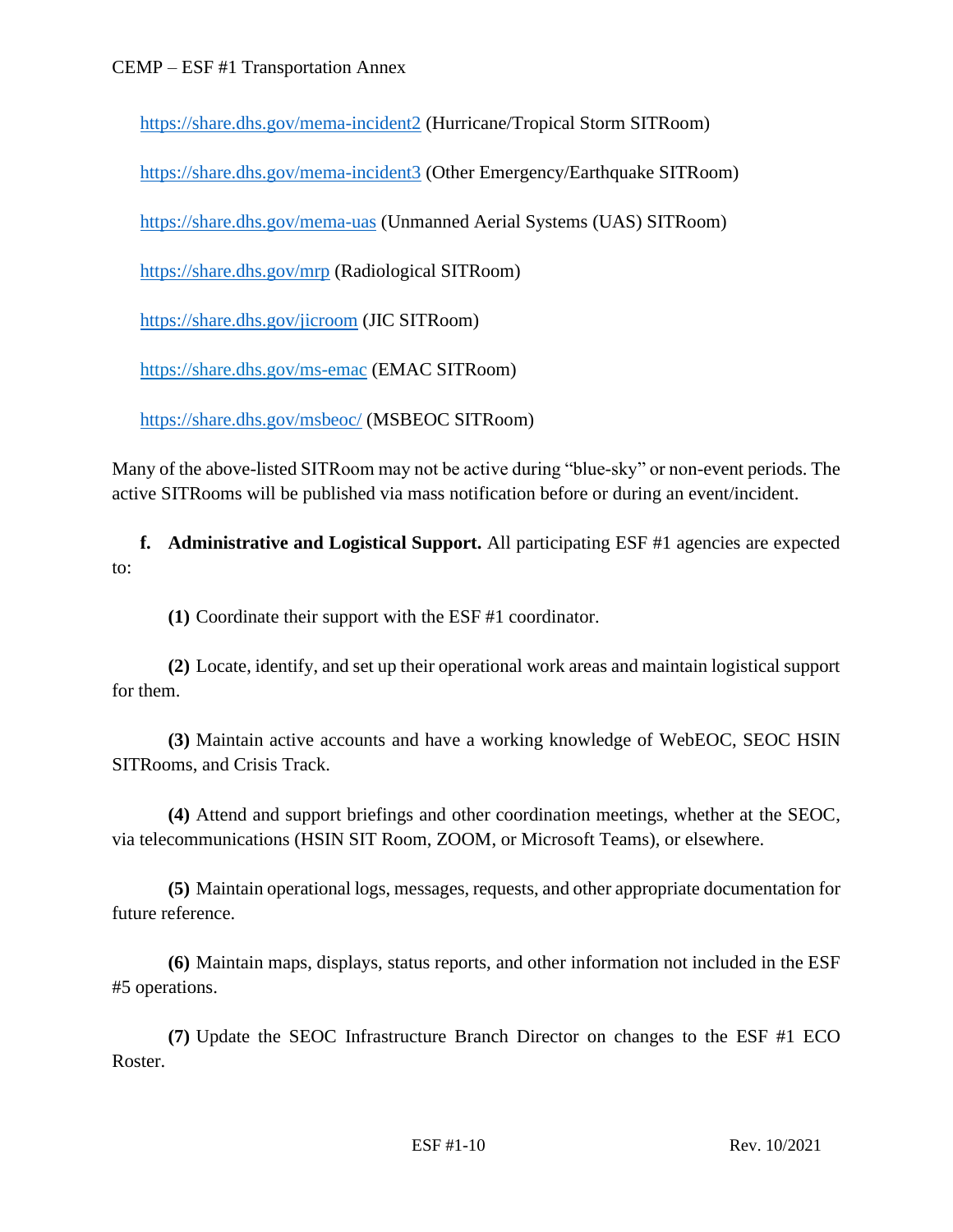### **7. RESPONSIBILITIES AND ACTIONS.**

**a. Coordinating Agency.** As the Coordinating Agency for ESF #1, MDOT is responsible for, but not limited to, the following:

### **(1) Preparedness.**

**(a)** Provide a list of MDOT Emergency Coordination staff that will carry out the CEMP and CETRP virtually or at the SEOC.

**(b)** In conjunction with MEMA and other support agencies, develop and maintain a Standard Operating Procedure (SOP) for ESF #1.

**(c)** MEMA will assist in the development and maintenance of the ESF #1 SOP.

**(d)** Maintain access to all SEOC personnel, systems, and documentation, including but not limited to the Infrastructure Branch Director, WebEOC, HSIN SITRooms, CEMP and associated Annexes and Appendices, the MEMA Response Framework, and all SEOC policies and procedures.

**(e)** Ensure all agencies with ESF #1 responsibility will have Standard Operating Procedures (SOPs) in place to enable them to perform appropriate levels of mitigation, preparedness, response, and recovery related to the event. Agencies will have completed mitigation and preparedness activities before the initiating event.

**(f)** Coordinate resources and prioritize needs of engineering and transportation support agencies regarding the provision of manpower and equipment for debris removal, damage assessment, and clearing roadways for accessibility during emergency or disaster situations.

**(g)** Train and exercise ESF #1 personnel.

**(h)** Designate an ECO, alternate ECO, PIO, and an ESF #1 liaison to report to the SEOC or support virtually, as required.

# **(2) Pre-Incident.**

**(a)** MDOT will develop and maintain alert and notification procedures for key transportation officials supporting ESF #1. MEMA will assist MDOT in maintaining the alert and notification list for other agencies supporting ESF #1.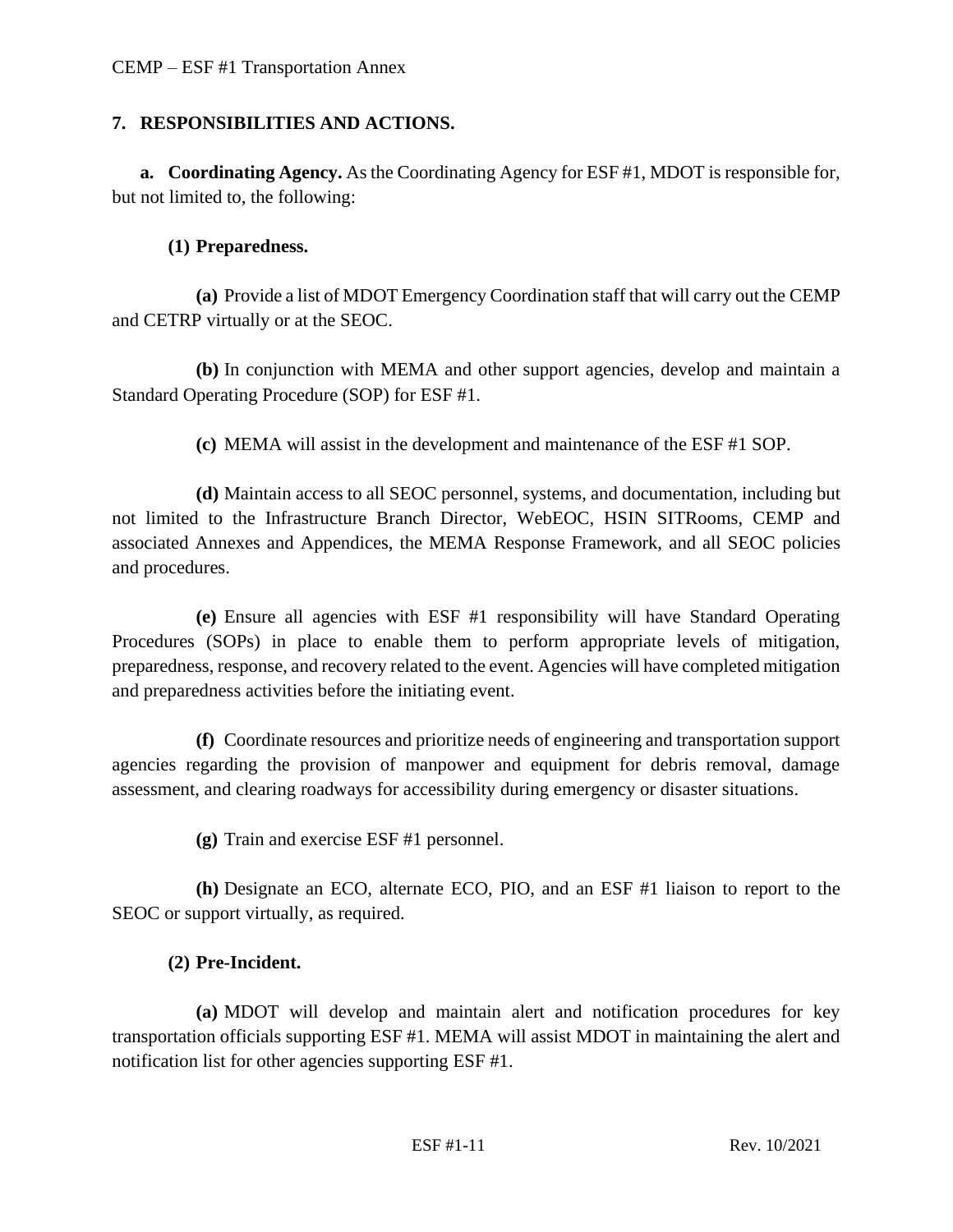**(b)** Provide an ECO (and alternate if 24-hour coverage is necessary) and ESF #1 liaison to the SEOC, as required.

**(c)** Notify support agency and partners on activation as needed and minimal staffing requirements.

**(d)** Conduct preliminary staff meeting with complete ESF #1 team assigned to establish strategies for approaching incident(s). Immediately upon notification of a threat or an imminent or actual incident, MDOT Headquarters will consider:

• Notifying the MDOT Traffic Management Center.

• Implementing plans internal to MDOT to ensure adequate staff/administrative support.

# **(3) Incident.**

**(a)** Upon activation of ESF #1, ECO will communicate pertinent information to all ESF #1 members. Such information will be a complete orientation of the ESF #1 mission, purpose, and scope of work.

**(b)** Provide liaison, operational coordination, and reporting on the air, maritime, surface, rail, and pipeline transportation networks.

**(c)** Obtain an initial situation and damage assessment through established intelligence and operational reporting procedures.

**(d)** Provide information to the SEOC for dissemination to the public and private agencies as needed.

**(e)** Operate the MDOT Traffic Management Center and, when activated, affected MDOT District Emergency Operations Center(s).

**(f)** Operate and maintain the designated State Highway System.

**(g)** Provide necessary detours around contaminated or damaged areas and establish, maintain, or support, on a 24-hour basis, all necessary TCPs.

**(h)** Provide damage assessment for highways, roads, and bridges on state-maintained routes.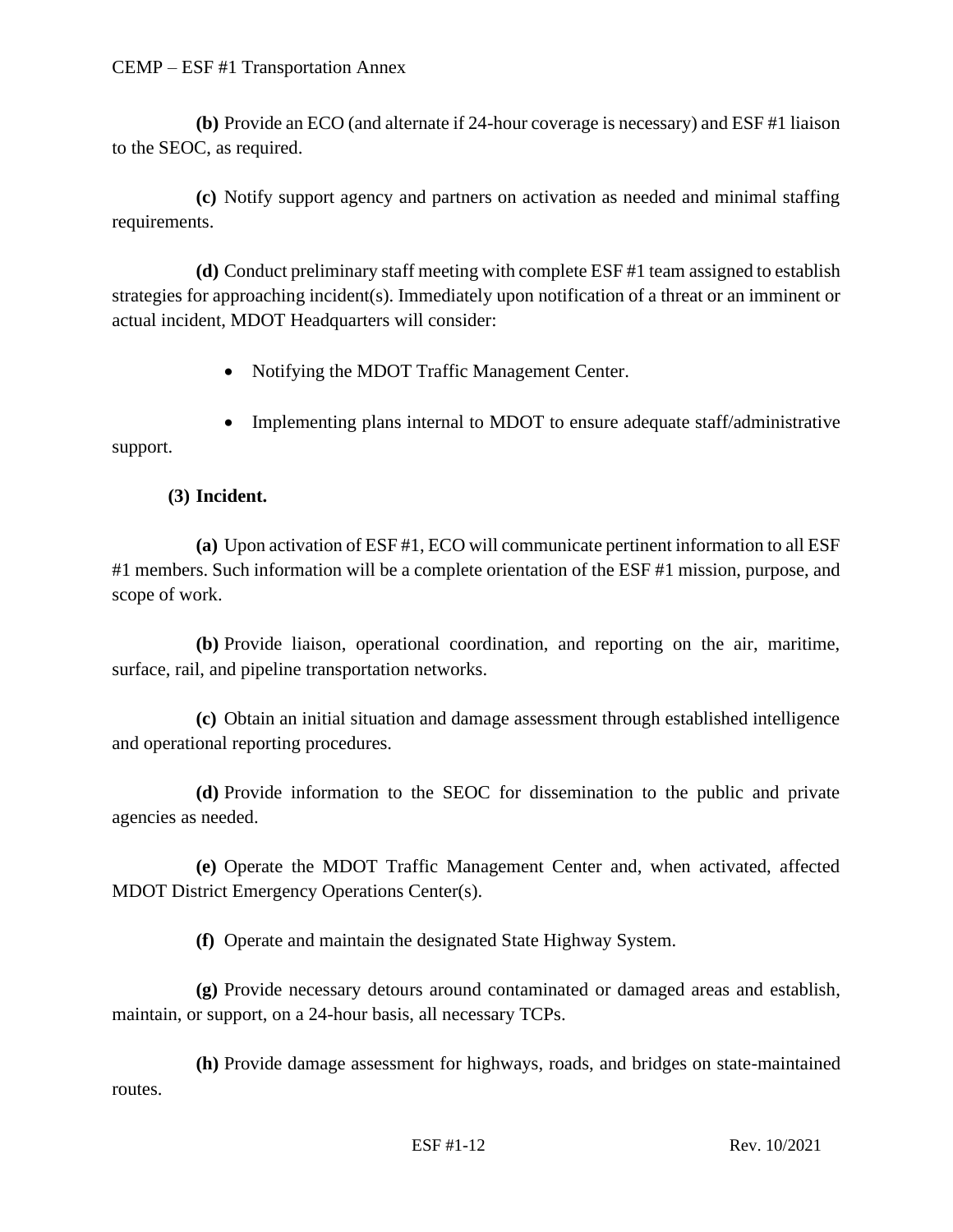**(i)** Assist in rescue and emergency health operations relating to decontamination, mass burial, and other circumstances requiring heavy equipment.

**(j)** Coordinate the distribution of assets as needed.

**(k)** Provide for debris clearance and removal from highways, roads, and bridges on state-maintained routes.

**(l)** Determine and designate available and prohibitive traffic routes.

**(m)** Coordinate with adjacent states to facilitate interstate movements over highways when such movements are to use regulated routes.

**(n)** Support MDPS/MHSP/CTED in highway roadblocks and TCPs as required.

**(o)** Provide permits and routing for the movement of oversize and overweight emergency response vehicles, mobile homes, etc.

**(p)** MDOT, in coordination with MEMA, will provide, erect, move, and maintain evacuation road signs or temporary TCPs on designated routes, as required.

**(q)** Ensure adequate communications are established and maintained.

**(r)** Maintain a complete log of actions taken, resource orders, records, and reports.

**(s)** Provide Situation Report (SITREP) and Incident Action Plan (IAP) input, via WebEOC and appropriate ICS Forms, according to the established operational timeline, eventspecific.

**(t)** Coordinate the efforts through a liaison to ESF #5.

**(u)** Assist in gathering and providing information to ESF #5 for establishing priorities and objectives.

**(v)** Assist in compiling and providing information to ESF #15/JIC for press releases.

**(w)**ESF #1 may be asked by MEMA to provide personnel to the Joint Field Office (JFO) to work closely with their federal counterparts at the established JFO(s) and in the field.

### **(4) Recovery.**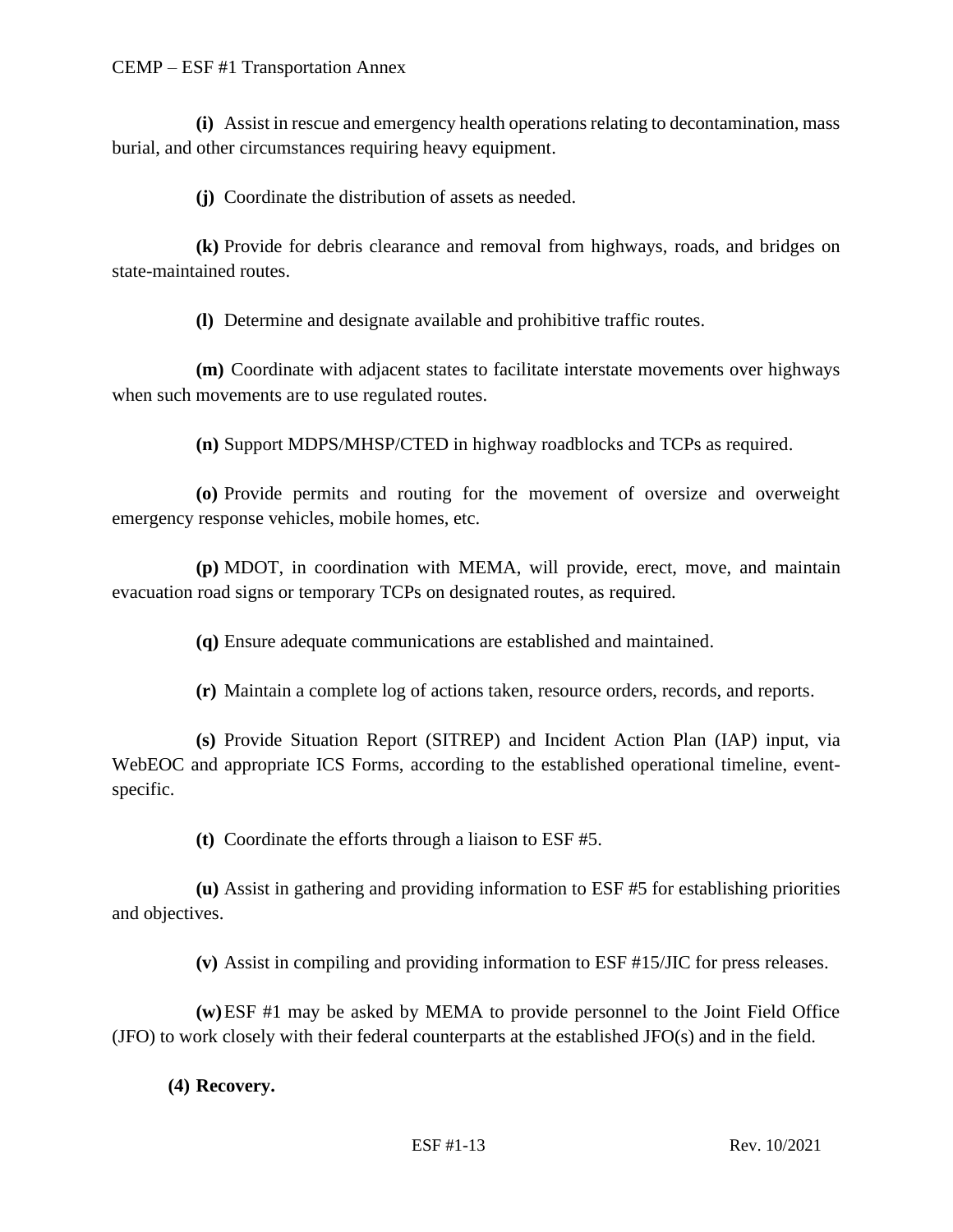**(a)** MDOT will inspect and classify for use appropriate transportation routes to be used for recovery and re-entry.

**(b)** MDOT will recommend the best routes for re-entry based on an analysis of existing road networks. All survey information should be forwarded to the affected MDOT District Emergency Operations Center to lead this process.

**(c)** MHSP, CTED, and MMD will be prepared to operate TCPs for re-entry.

**(d)** Mississippi Public Service Commission (MPSC), Department of Wildlife, Fisheries, and Parks (MDWF&P), and other support agencies will assist re-entry control points as needed.

**(e)** MDOT will assist MEMA in providing recovery and re-entry information to evacuees through the commercial broadcast media and other appropriate sources as needed.

## **(5) Post-Incident.**

**(a)** Prepare an After-Action Report/Improvement Plan (AAR/IP). The AAR/IP identifies key problems, indicates how they will be/were solved, and makes recommendations for improving ESF response operations;

**(b)** All ESF #1 organizations assist in the preparation of the AAR/IP.

**(c)** Submit AAR/IP to [infrastructure@mema.ms.gov](mailto:infrastructure@mema.ms.gov) and [planning@mema.ms.gov.](mailto:planning@mema.ms.gov)

**(d)** Review and recommend revision to plans and procedures as determined necessary.

**(e)** Copy, catalog, and properly file all records and documents on the incident.

**(f)** Compare ESF #1 staff records with MEMA network tasking and tracking system to assure accuracy.

**b. Supporting Agencies.** All ESF #1 Supporting agencies are expected to:

**(1)** Coordinate their support with ESF #1.

**(2)** Maintain access to all SEOC personnel, systems, and documentation, including but not limited to the Infrastructure Branch Director, WebEOC, HSIN SITRooms, Crisis Track, CEMP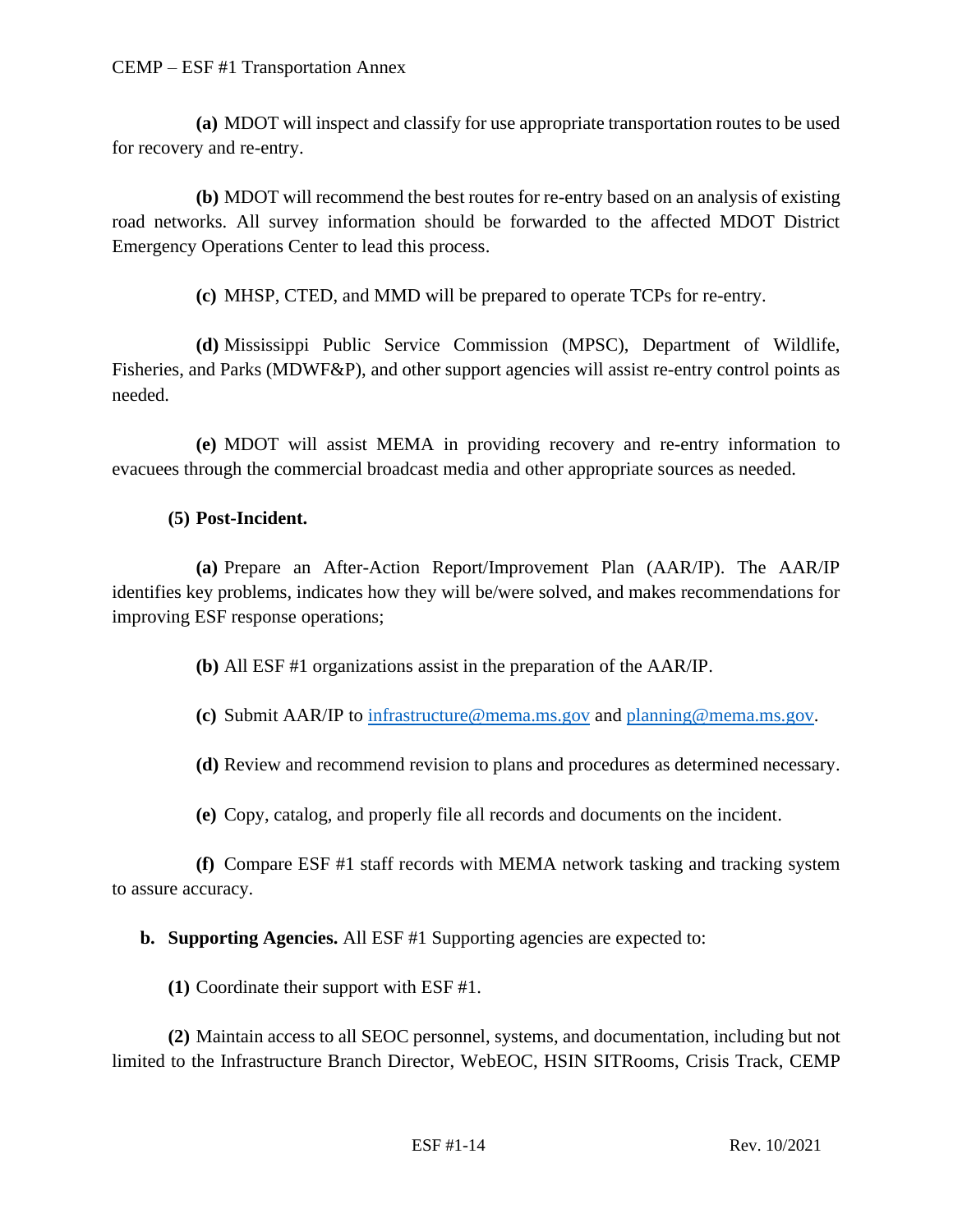and associated Annexes and Appendices, the MEMA Response Framework, and all SEOC policies and procedures.

**(3)** Locate, identify, and set up their operational work areas and maintain logistical support for them.

**(4)** Participate in training and exercises when scheduled.

**(5)** Ensure administrative, supervisory, and technical personnel remain aware of the agency's role with MEMA and ESF #1.

**(6)** Support development and maintenance of SOPs to enable them to perform appropriate levels of mitigation, preparedness, response, and recovery related to public works and engineering.

**(7)** Attend and support briefings and other coordination meetings, whether virtually, at the SEOC, or elsewhere.

**(8)** Maintain operational logs, messages, requests, and other appropriate documentation for future reference.

**(9)** Maintain their maps, displays, status reports, and other information not included in the ESF #5 operations.

**(10)** Provide SITREP and IAP input, via WebEOC and appropriate ICS Forms, according to the established operational timeline, event-specific.

**(11)** All ESF #1 support organizations assist in the preparation of the AAR/IP.

**(12)** Submit AAR/IP to [infrastructure@mema.ms.gov](mailto:infrastructure@mema.ms.gov) and [planning@mema.ms.gov.](mailto:planning@mema.ms.gov)

The chart on the following pages shows the responsibilities of the individual ESF #1 support agencies. The list contains, but is not limited to, the core functions required: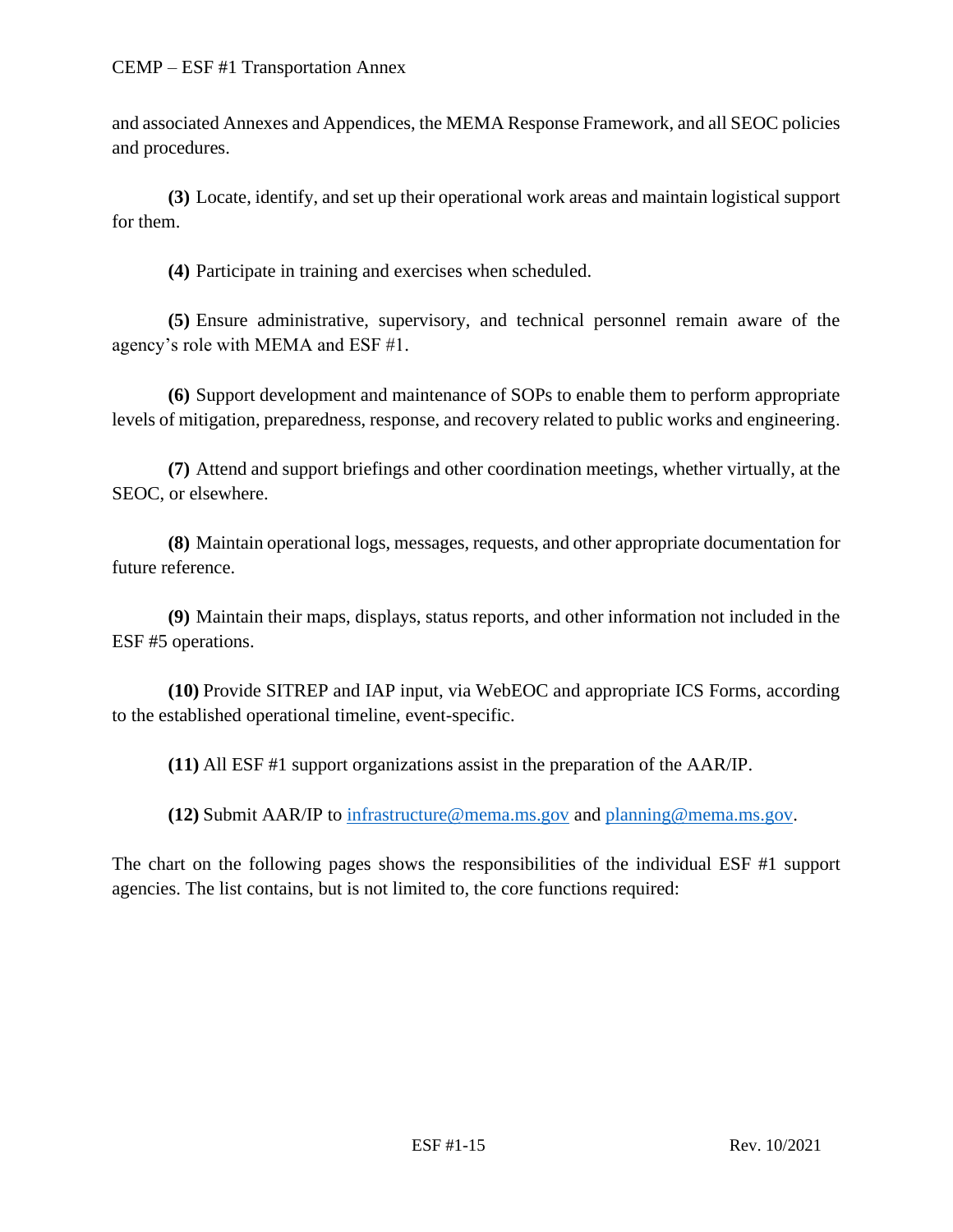| <b>Agency</b>                                                          | <b>Functions</b>                                                                                                                                                                                                                                                                                                                                                                                                                                                                                    |
|------------------------------------------------------------------------|-----------------------------------------------------------------------------------------------------------------------------------------------------------------------------------------------------------------------------------------------------------------------------------------------------------------------------------------------------------------------------------------------------------------------------------------------------------------------------------------------------|
| Mississippi<br>Emergency<br>Management<br>Agency (MEMA)                | Provide overall coordination and support to all participating agencies.<br>٠<br>Establish and provide a Branch Director for the SEOC Infrastructure<br>$\bullet$<br>Branch.<br>Ensure effective operation of ESF #5, ESF #7 (Logistics), ESF #14,<br>$\bullet$<br>and ESF #15.<br>Issue radiological waste transportation permits and coordinate other<br>$\bullet$<br>special permits with MDOT and other states as needed.<br>Assist in the acquisition of the appropriate transportation assets. |
| Mississippi<br>Department of<br>Corrections<br>(MDOC)                  | Support critical evacuations with equipment and personnel.<br>٠<br>Provide offender labor to assist in clearing and removing debris from<br>$\bullet$<br>transportation routes.<br>Provide resource support such as equipment, fuel, materials, and<br>$\bullet$<br>supplies.                                                                                                                                                                                                                       |
| Mississippi<br>Development<br>Authority (MDA)                          | Assist in identifying transportation needs and fuel resources.<br>Assist in the acquisition of transportation assets.                                                                                                                                                                                                                                                                                                                                                                               |
| Mississippi<br>Department of<br>Education (MDE)                        | Inventory and identify school buses that can be used for the<br>٠<br>emergency.<br>Acquire and allocate other school vehicles to support other emergency<br>$\bullet$<br>transportation efforts, such as evacuating people with access and<br>functional needs.<br>Provide route schedule and news release information to the public<br>through ESF #15.                                                                                                                                            |
| Mississippi<br>Department of<br>Environmental<br>Quality (MDEQ)        | Ensure that air, water, and solid waste standards are met in managing<br>$\bullet$<br>debris and waste materials collection and disposal.<br>Ensure that transportation activities meet air emission, stormwater,<br>$\bullet$<br>wastewater, and other environmental standards.                                                                                                                                                                                                                    |
| Mississippi<br>Department of<br>Finance and<br>Administration<br>(DFA) | Provide<br>carrying<br>for<br>monetary<br>resources<br>out<br>emergency<br>$\bullet$<br>transportation operations.<br>Work in conjunction with MEMA and MDOT to develop creative<br>$\bullet$<br>financing<br>transportation<br>development<br>οf<br>projects<br>for<br>ways<br>reconstruction and improvement.                                                                                                                                                                                     |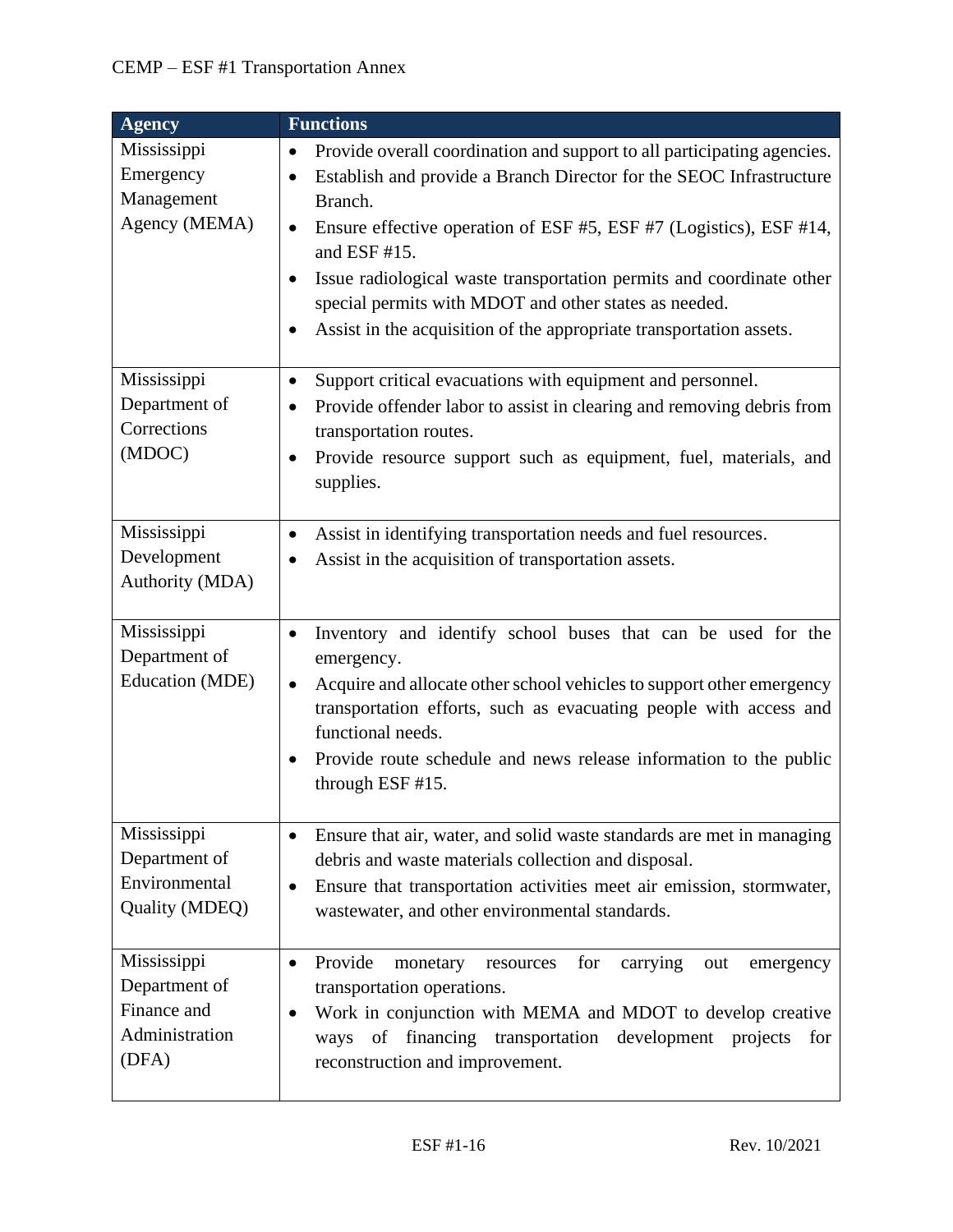| <b>Agency</b>                                                                                                                 | <b>Functions</b>                                                                                                                                                                                                                                                                                                                                                                                                                                                                                                                                                                     |
|-------------------------------------------------------------------------------------------------------------------------------|--------------------------------------------------------------------------------------------------------------------------------------------------------------------------------------------------------------------------------------------------------------------------------------------------------------------------------------------------------------------------------------------------------------------------------------------------------------------------------------------------------------------------------------------------------------------------------------|
| Mississippi State<br>Department of<br>Health (MSDH)                                                                           | Coordinate the assignment, reallocation, and use of public and private<br>$\bullet$<br>emergency medical vehicles.                                                                                                                                                                                                                                                                                                                                                                                                                                                                   |
| Mississippi<br>Department of<br><b>Human Services</b><br>(MDHS)                                                               | Assist the American Red Cross in coordinating emergency<br>$\bullet$<br>transportation for persons with access and functional needs, such as<br>those in wheelchairs. As available, chair lifts and other assisted<br>devices should be coordinated through area agencies on aging, home<br>healthcare, etc.<br>In collaboration with MDOT and MEMA, support a transportation-<br>$\bullet$<br>specific SOP that includes transportation of people with disabilities<br>and access and functional needs;<br>Assist in the acquisition of the appropriate transportation assets.<br>٠ |
| Mississippi Military<br>Department<br>(MMD)/Mississippi<br><b>National Guard</b><br>(MSNG)                                    | Provide personnel and equipment to remove debris from roads and be<br>$\bullet$<br>prepared to operate TCPs as required.<br>Provide aviation support as requested/required.<br>$\bullet$<br>Assist in supplying and moving vehicles, heavy equipment, and other<br>$\bullet$<br>transportation support resources.                                                                                                                                                                                                                                                                    |
| Mississippi<br>Department of<br><b>Public Safety</b><br>$(MDPS)$ /<br>Mississippi<br><b>Highway Safety</b><br>Patrol (MHSP)   | Support emergency evacuation of the population in the affected<br>$\bullet$<br>$area(s)$ .<br>Support local law enforcement in traffic management.<br>$\bullet$<br>Assume responsibility for detouring traffic from sites that have<br>٠<br>experienced severe infrastructure damage (traffic regulation and<br>control).                                                                                                                                                                                                                                                            |
| Mississippi<br>Department of<br>Public Safety<br>$(MDPS)$ /<br>Commercial<br>Transportation<br>Enforcement<br>Division (CTED) | Support emergency evacuation of the population in the affected<br>$\bullet$<br>$area(s)$ .<br>Support local law enforcement in traffic management.<br>Assist MHSP in detouring traffic from sites that have experienced<br>$\bullet$<br>severe infrastructure damage (traffic regulation and control).                                                                                                                                                                                                                                                                               |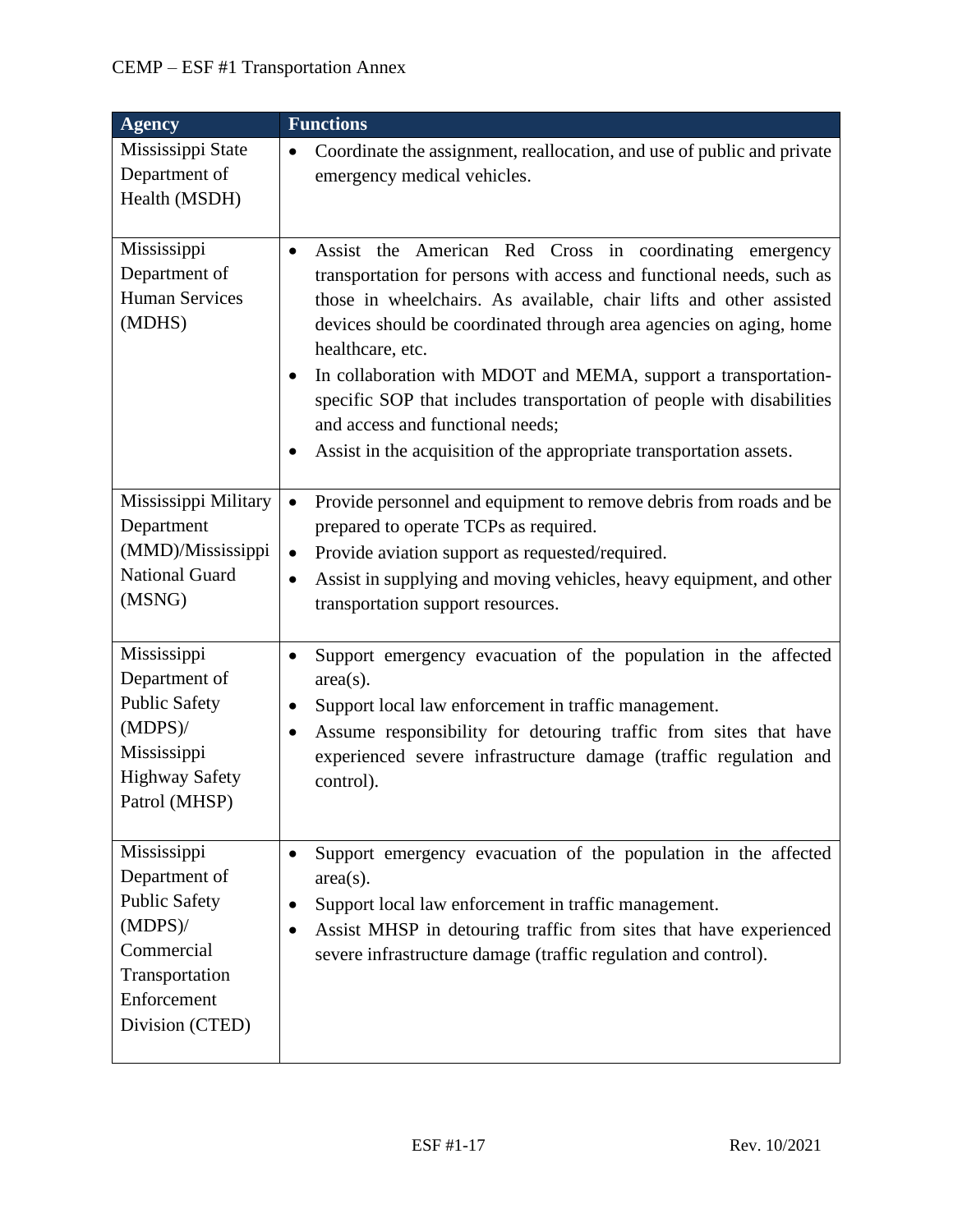| <b>Agency</b>                                                     | <b>Functions</b>                                                                                                                                                                                                                                                                                                                                                                                                                        |
|-------------------------------------------------------------------|-----------------------------------------------------------------------------------------------------------------------------------------------------------------------------------------------------------------------------------------------------------------------------------------------------------------------------------------------------------------------------------------------------------------------------------------|
| Mississippi Public<br>Service<br>Commission<br>(MPSC)             | Support MDOT to evaluate and prioritize requests from local<br>$\bullet$<br>governments or state agencies through the SEOC for emergency<br>transportation of supplies, materials, equipment, or personnel.<br>The MPSC Transportation Manager will allocate emergency use of<br>$\bullet$<br>vehicles, equipment, and operators.<br>Support re-entry control points.<br>Establish controls on road use and distribute permit policies. |
| Mississippi<br>Department of<br>Rehabilitation<br>Services (MDRS) | Provide transportation for people with disabilities in vehicles<br>$\bullet$<br>designed and equipped for such purposes.<br>In coordination with MDOT and MEMA, support the development<br>$\bullet$<br>of a transportation-specific SOP that includes access and functional<br>needs.<br>Assist in the acquisition of the appropriate transportation assets.                                                                           |
| Mississippi Wing,<br>Civil Air Patrol<br>(CAP)                    | Provide limited transportation missions for search, rescue, and tactical<br>$\bullet$<br>support.<br>Assist in aerial damage assessment as needed.                                                                                                                                                                                                                                                                                      |

**8. AUTHORITIES and REFERENCES.** The procedures in this ESF #1 Transportation Annex are built on the core coordinating structures of the CEMP and references listed below. The specific responsibilities of each department and agency are described in the respective ESF, Support, and Incident Annexes, internal agency plans, policies, and procedures. See the CEMP Base Plan, SEOC Infrastructure Branch, or ESF # 1 for a comprehensive list of Authorities and References.

- **a.** Robert T. Stafford Disaster Relief and Emergency Assistance Act; amended the Disaster Relief Act of 1974, PL 93-288. [https://www.fema.gov/sites/default/files/2020-03/stafford-act\\_2019.pdf](https://www.fema.gov/sites/default/files/2020-03/stafford-act_2019.pdf)
- **b.** Public Law 98-473, Emergency Federal Law Enforcement Assistance Act, October 1984 [https://uscode.house.gov/view.xhtml?path=/prelim@title34/subtitle5/chapter501&edition](https://uscode.house.gov/view.xhtml?path=/prelim@title34/subtitle5/chapter501&edition=prelim)  $=$ prelim
- **c.** Public Law 104-321, October 1996 (EMAC) [Public Law 104-321, October 1996](https://www.congress.gov/104/plaws/publ321/PLAW-104publ321.pdf)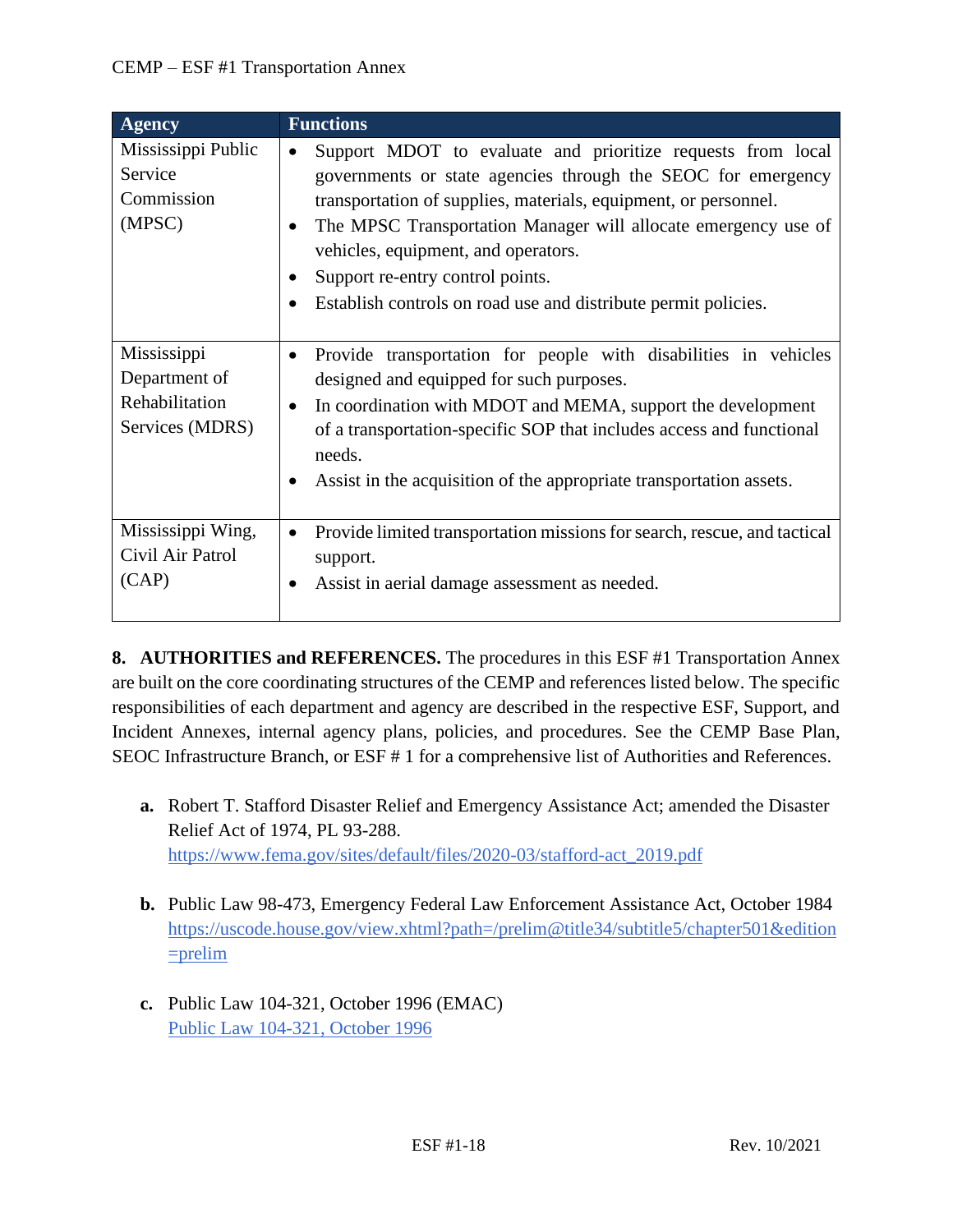- **d.** MS Code, Ann. § 33-15(1972): Mississippi Emergency Management Act of 1995, Title 33-15, et al. [Successor to Mississippi Emergency Management Law of 1980] [MS Code 33-15](https://law.justia.com/codes/mississippi/2010/title-33/15/)
- **e.** MS Code, Title 45, Chapter 18 Emergency Management Assistance Compact (EMAC) [Mississippi Code of 2018, Title 45, Chapter 18](https://law.justia.com/codes/mississippi/2018/title-45/chapter-18/)
- **f.** National Incident Management System, Third Edition, October 2017 <https://www.fema.gov/media-library/assets/documents/148019>
- **g.** National Response Framework, Fourth Edition, October 2019 [https://www.fema.gov/sites/default/files/2020-04/NRF\\_FINALApproved\\_2011028.pdf](https://www.fema.gov/sites/default/files/2020-04/NRF_FINALApproved_2011028.pdf)
- **h.** FEMA National Incident Support Manual, Change 1, January 2013 [https://www.fema.gov/sites/default/files/2020-](https://www.fema.gov/sites/default/files/2020-04/FEMA_National_Incident_Support_Manual-change1.pdf) [04/FEMA\\_National\\_Incident\\_Support\\_Manual-change1.pdf](https://www.fema.gov/sites/default/files/2020-04/FEMA_National_Incident_Support_Manual-change1.pdf)
- **i.** FEMA Incident Action Planning Guide, July 2015 [https://www.fema.gov/sites/default/files/2020-](https://www.fema.gov/sites/default/files/2020-07/Incident_Action_Planning_Guide_Revision1_august2015.pdf) 07/Incident Action Planning Guide Revision1 august2015.pdf
- **j.** FEMA Developing and Maintaining Emergency Operations Plan, Comprehensive Preparedness Guide (CPG) 101, Version 3.0, September 2021 [https://www.fema.gov/sites/default/files/documents/fema\\_cpg-101-v3-developing](https://www.fema.gov/sites/default/files/documents/fema_cpg-101-v3-developing-maintaining-eops.pdf)[maintaining-eops.pdf](https://www.fema.gov/sites/default/files/documents/fema_cpg-101-v3-developing-maintaining-eops.pdf)
- **k.** State of Mississippi Comprehensive Emergency Management Plan, January 2022 [MEMA Downloads/CEMP](https://msmema.sharepoint.com/Shared%20Documents/Forms/AllItems.aspx?id=%2FShared%20Documents%2FMEMA%20Downloads%2FComprehensive%20Emergency%20Management%20Plan%20%2D%202022&viewid=8f98db8b%2D85b5%2D471a%2Db3cc%2D6cc4ee9e7407)
- **l.** State of Mississippi Comprehensive Emergency Transportation Response Plan [MEMA Downloads/](https://msmema.sharepoint.com/Shared%20Documents/Forms/AllItems.aspx?id=%2FShared%20Documents%2FMEMA%20Downloads%2FComprehensive%20Emergency%20Management%20Plan%20%2D%202022&viewid=8f98db8b%2D85b5%2D471a%2Db3cc%2D6cc4ee9e7407)State Plans
- **m.** State of Mississippi New Madrid Seismic Zone OPLAN, January 2018 [MEMA Downloads/State Plans](https://msmema.sharepoint.com/Shared%20Documents/Forms/AllItems.aspx?viewid=8f98db8b%2D85b5%2D471a%2Db3cc%2D6cc4ee9e7407&id=%2FShared%20Documents%2FMEMA%20Downloads%2FState%20Plans)
- **n.** State of Mississippi Radiological Emergency Preparedness Plan (MREPP), October 2020 [MEMA Downloads/State Plans](https://msmema.sharepoint.com/Shared%20Documents/Forms/AllItems.aspx?viewid=8f98db8b%2D85b5%2D471a%2Db3cc%2D6cc4ee9e7407&id=%2FShared%20Documents%2FMEMA%20Downloads%2FState%20Plans)
- **o.** State of Mississippi Hurricane Plan, January 2022 [MEMA Downloads/State Plans](https://msmema.sharepoint.com/Shared%20Documents/Forms/AllItems.aspx?viewid=8f98db8b%2D85b5%2D471a%2Db3cc%2D6cc4ee9e7407&id=%2FShared%20Documents%2FMEMA%20Downloads%2FState%20Plans)